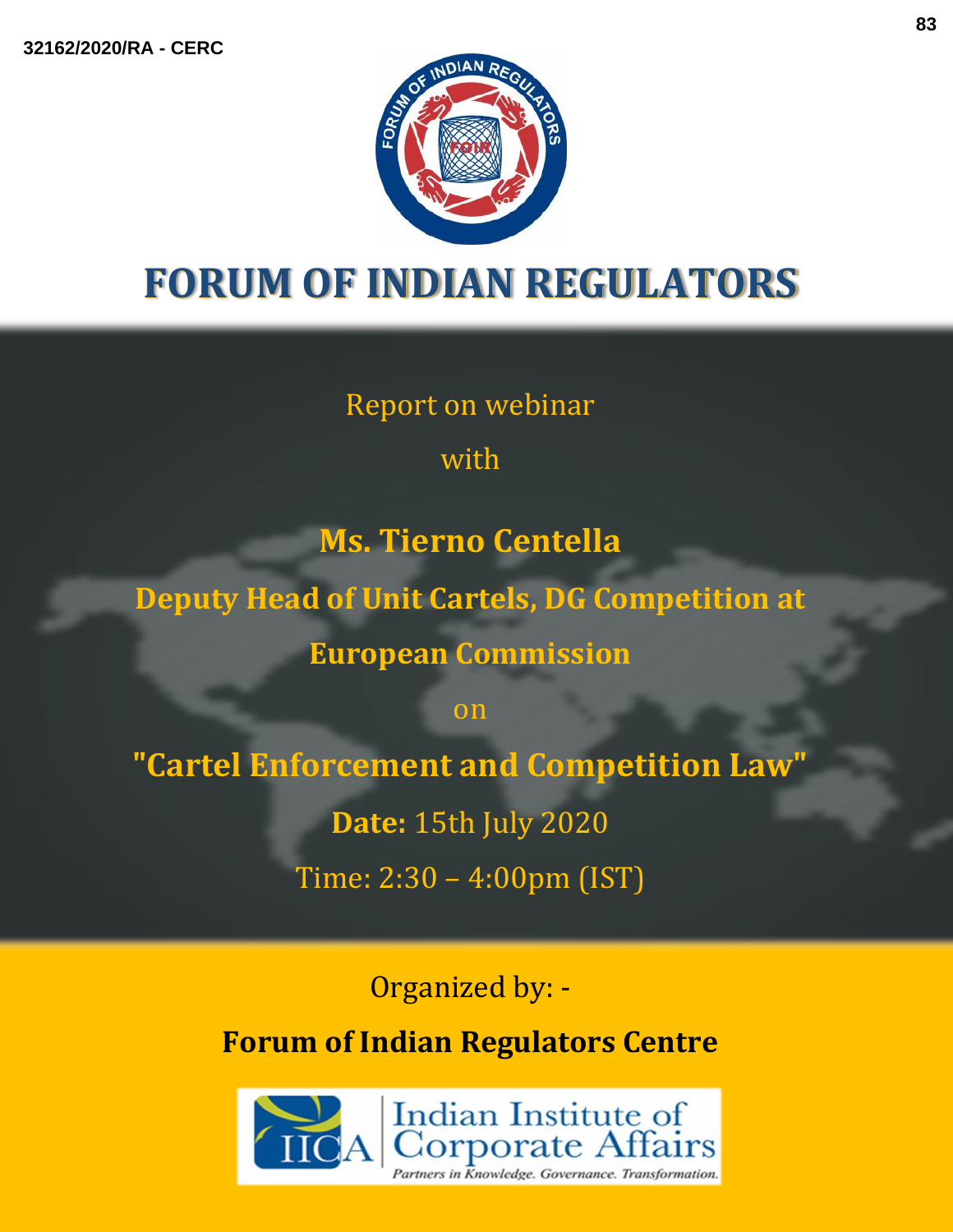## **Speaker Profile:**



**Ms. Tierno Centella** Deputy Head of Unit Cartels, DG Competition European Commission

Ms. Tierno Centella is Deputy Head of Unit G2 in the Cartels Directorate within DG Competition at European Commission. Regular speaker on competition matters, she is the author of many specialized articles and chapters in manuals and magazines. She has previously worked within DG Competition to ensure consistency review of, a.o., draft Decisions and Statements of Objections in the field of antitrust and mergers. She co-drafted the existing Spanish public guidelines on leniency.

She previously worked (1992-1997) as Associate Lawyer in the Brussels office of Gómez-Acebo & Pombo, assisting companies in several fields of law including antitrust, State aid and internal market rules and negotiation of contracts. She drafted the Latvian basic bills on State aid as expert in the PHARE accession program for Latvia, and coordinated the first part of the PHARE program for the approximation of the legislation of Slovakia to that of the EC. She holds a Law Degree by the Universidad Complutense de Madrid and a Master degree on European law by the Université Libre de Bruxelles.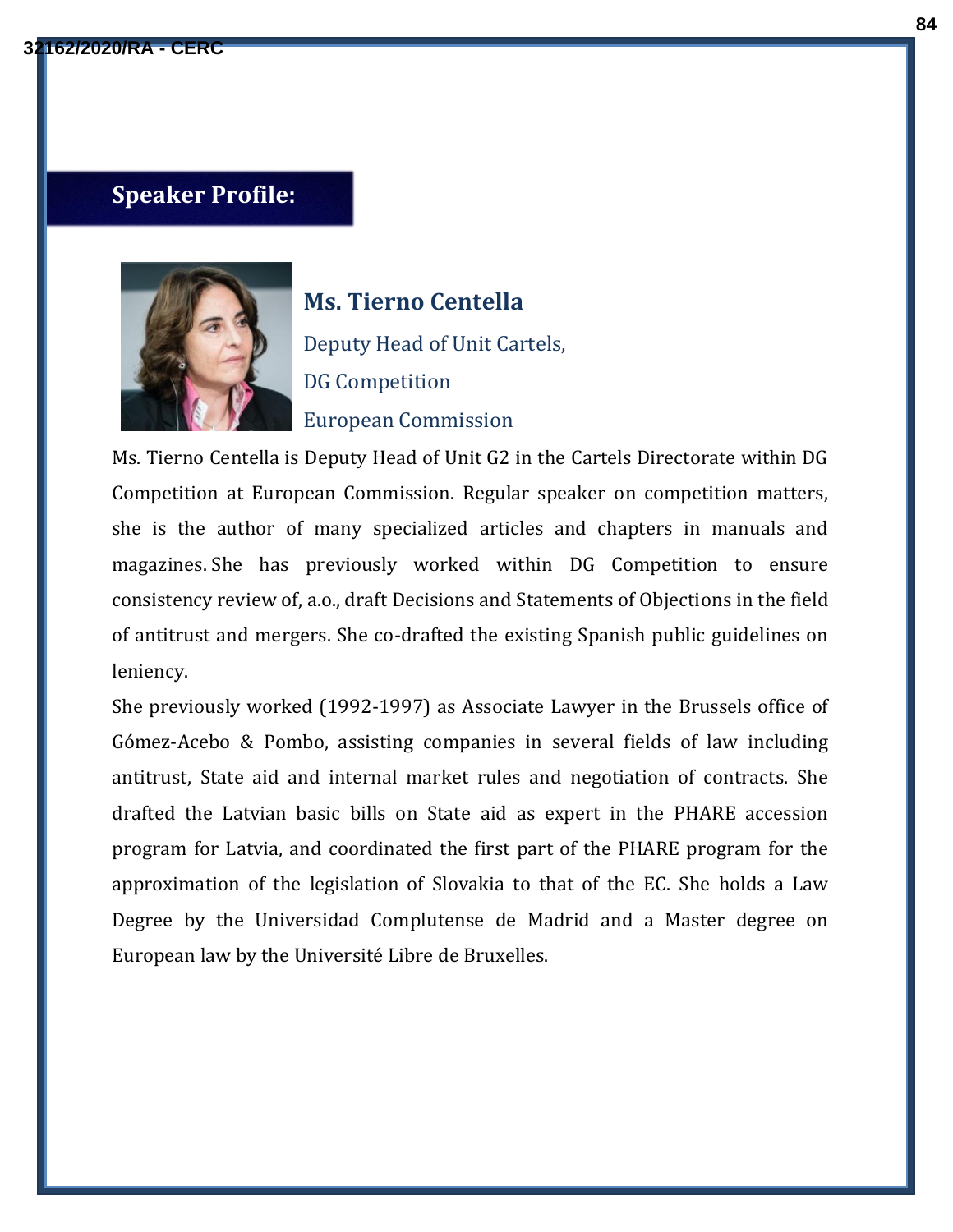#### **Participant Profile:**

**Participants:** Regulatory officials from FOIR member organizations, Government officials, academicians and others from the field of regulation.

**No. of participants:** 104 **Participant Categorization:** FOIR Member officials: 27 Academicians: 16 Law firms, Professionals & Students: 26 Others: 35

### **Program Outline:**

The School of Competition Law & Market Regulation and Forum of Indian Regulators (FOIR) Centre at Indian Institute of Corporate Affairs (IICA) successfully conducted a webinar with Ms. Tierno Centella, Deputy Head of Unit Cartels, DG Competition at European Commission on "Cartel Enforcement and Competition Law" on 15th July 2020 (Wednesday). The webinar with Ms. Tierno Centella is the eighth webinar of a weekly webinar series organized by the School of Competition Law & Market Regulation to create awareness on various regulatory concepts, issues and International best practices. The webinar series covers a range of topics from the field of regulatory affairs and market regulation and engages speakers from across the globe including academicians, subject experts and Senior regulatory officials. The participants of the webinar include officials from FOIR member organizations, government officials, academicians and others working in the field of regulation.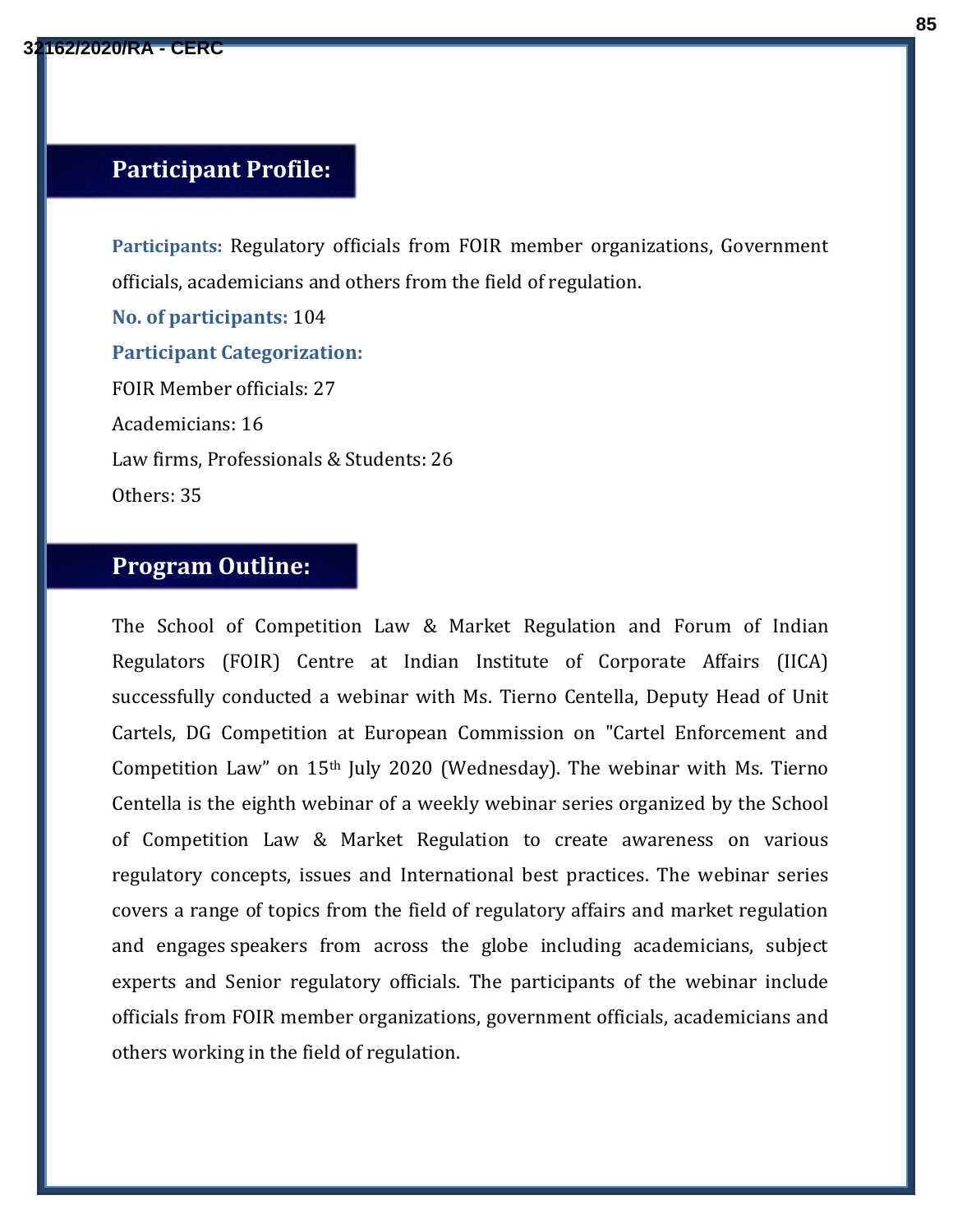#### **Program Flow:**

The webinar was led by Ms. Tierno Centella, Deputy Head of Unit Cartels, DG Competition at European Commission and moderated by Dr. Abha Yadav, Head, School of Competition law & Market regulation & Director, FOIR Centre.

The program was initiated with a welcome speech by Dr. Abha Yadav. She introduced the speaker Ms. Tierno Centella and threw light on the relevance of the topic in the current scenario. Dr. Yadav further elaborated the format of the webinar to the participants.

Ms. Tierno Centella thanked the School of Competition Law and Market regulation and FOIR Centre, IICA for organizing the webinar on cartel enforcement and competition law which would enhance knowledge sharing & increase discussions on the topic.

Ms. Tierno Centella informed the participants that Cartel enforcement is a priority for the competition law regulators across the globe because of the nature of its infringement followed by the competition issues raised by growing digital markets.

She covered several topics in her session such as the cartel enforcement models, sanctions for obstruction, due process of cartel enforcement, algorithms & cartels, feeding cases into pipeline using ex-officio & leniency instruments, settlements in EU Cartel enforcements, comparison of procedures, EU leniency for cartel enforcement, differential features in EU leniency, capacity for forensic analysis & digital investigation and reflection on competition enforcement in digital markets.

Ms. Centella elaborated the prosecutorial judicial model and administrative model of cartel enforcement and shared data on cartel fines imposed by the European commission in case of substantial infringement. She also explained the differential features in EU Leniency which are as stated below: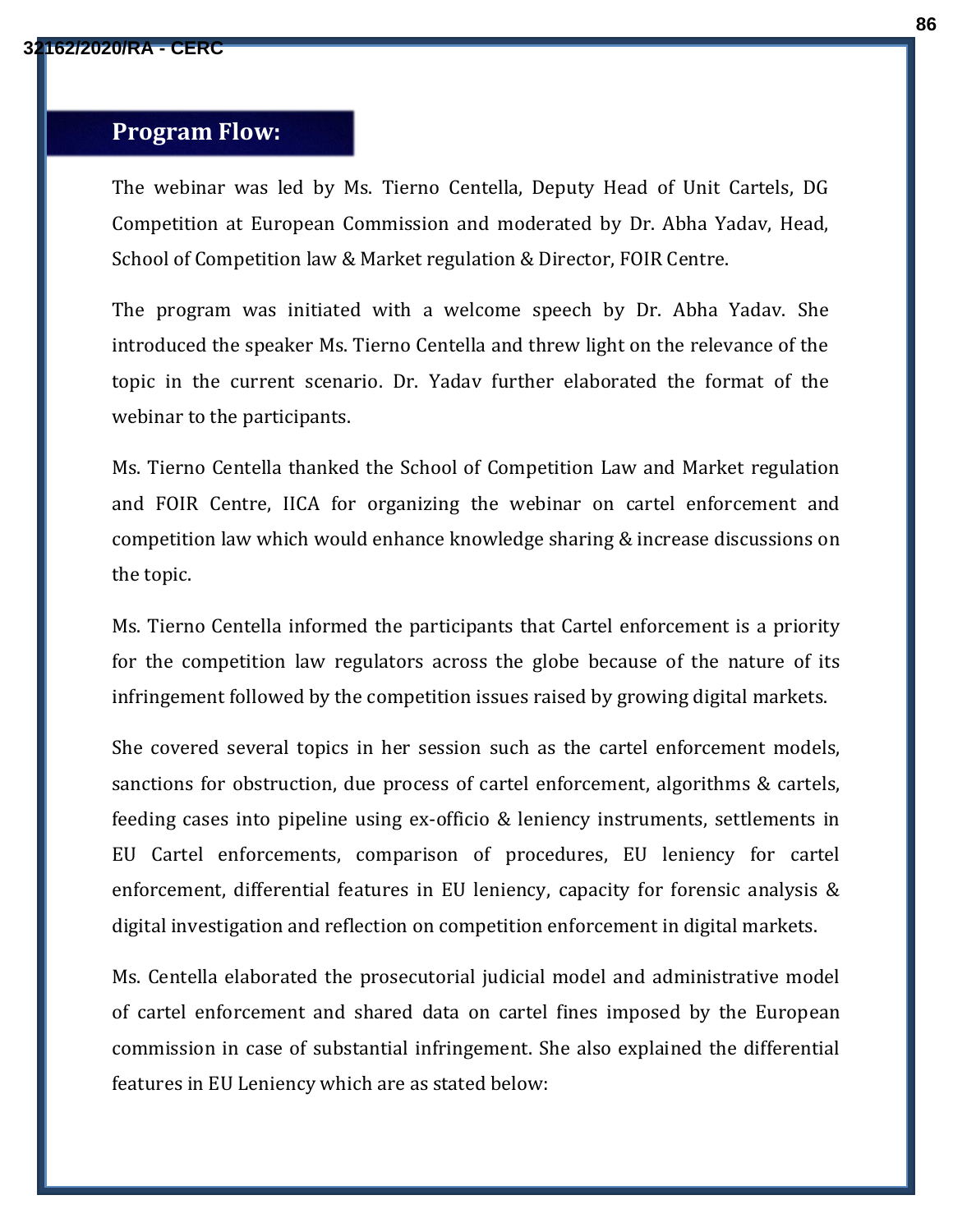- Leniency is left entirely to the company's initiative
- Based on incentives, foster a race at all levels.
- All set out & motivated in the final decision to all parties.
- No leniency for individuals (no sanctions for individuals).
- Immunity applicants are addressees of a decision: single liability for damages.
- Decision making capacity rather than proposal to the judge by EU commission.

Ms. Centella apprised the participants about an e-leniency tool provided by the EU commission for filing corporate statements and other submissions in the context of leniency, settlement, and non-cartel cooperation proceedings. She also mentioned that a 24\*7 tool referred to as "Anonymous whistleblower tool" for detection of cartels has also been established, which provides a platform for all kinds of corporate disclosures by whistleblowers. This tool further provides the feature of interaction between the commission and the whistleblower without disclosure of the whistleblower's identity.

Ms. Centella stated that digital development has accelerated in the world and many companies have overcome digital limitations with the availability of several e-tools such as cloud computing. The EU being conscious of all these enhancements has a specific department looking into the competition issues raised by such digital development along with centralized network of intelligence and other agencies which flag potential competition issues to the commission. The department has a team of computer experts & analysts who perform data mining and machine learning methods to identify patterns and connections, further using deep learning methodology to identify data sets which is complicated to the human mind but is made accessible to the non-analysts with the use of graphic & intuitive presentations .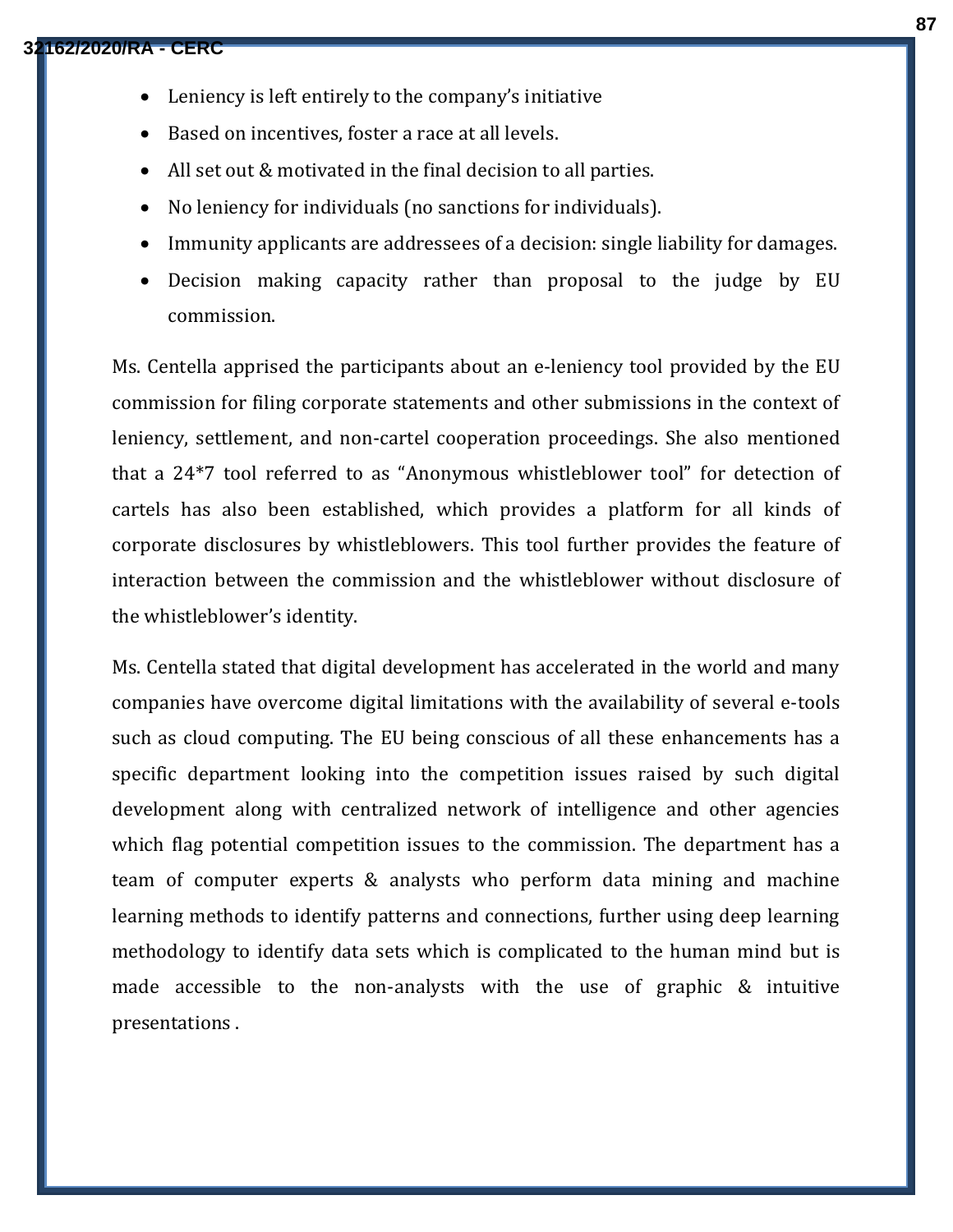#### **32162/2020/RA - CERC**

She also referred to exploring the 3-pillar approach on digital markets which is suggested & adopted by the EU commission, as stated below: -

- Increase in use of more Interim measures & it's firm enforcement
- New ex ante regulation: inception impact assessment for new rules (do's & don'ts)
- Consideration of a new Competition Tool (NCT) to tackle structural problems (mainly in digital markets)

She used diagrammatic representation and case-based approach and elaborated the processes & methodology adopted by the EU Commission for efficient cartel enforcement. The session was engaging, and energetic participation was seen in the webinar. Questions were taken up from the participants at the end of the session, which led to a healthy discussion.

Dr. Abha Yadav moderated the question-answer round, where a series of questions from participants with respect to responsibility in case of algorithms used for pricing decisions, Data mining & AI, Leniency, Conflict in EU regulations and country specific rules etc. were raised by the participants from various regulatory commissions such as the Competition Commission of India (CCI) and other participants working in the field of competition law and market regulation, which were effectively answered by Ms. Centella. The participants include several senior regulatory officials from across the country such as Mr. G.S Rajamani, Founding member, CERC, Mr. Tapan Chatterjee, Former Member AERC, Guwahati etc.

The participants received great insights on the working of the European commission and tools adopted by them for cartel enforcement & identification of competition issues arising out of digital advancements. The speaker and the participants appreciated IICA for organizing the webinar & appreciated the program's content.